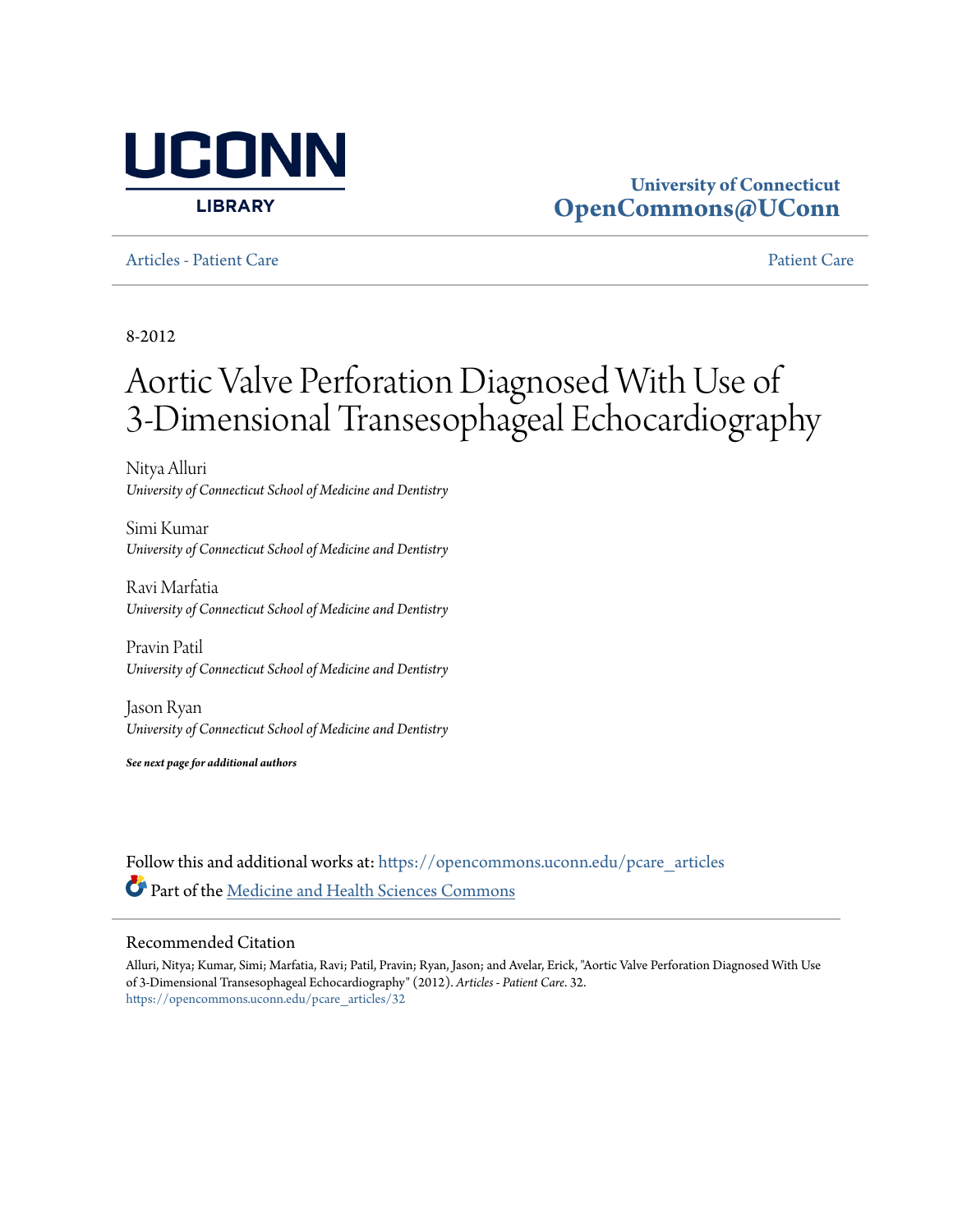### **Authors**

Nitya Alluri, Simi Kumar, Ravi Marfatia, Pravin Patil, Jason Ryan, and Erick Avelar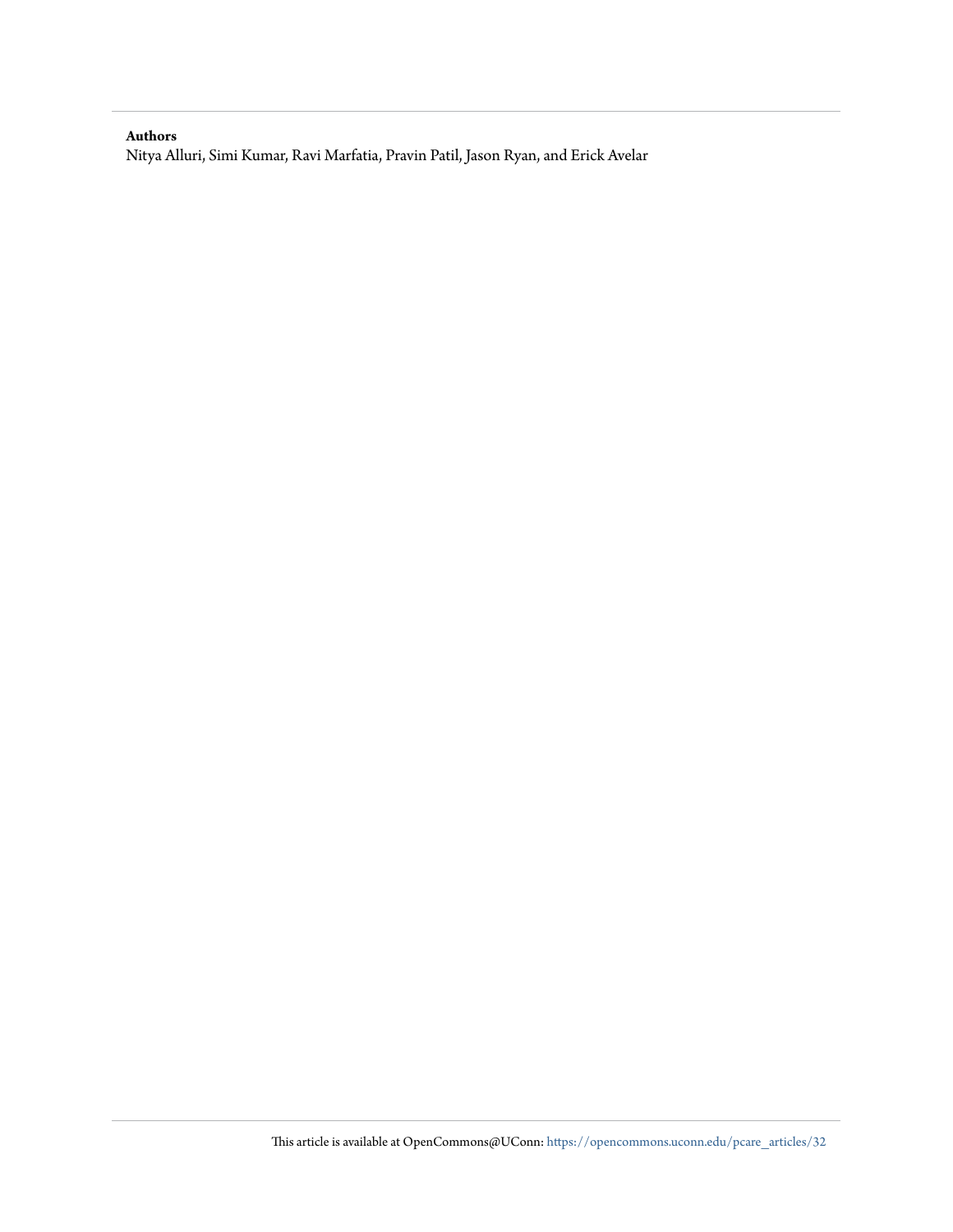# *Images in Cardiovascular Medicine*

**Nitya Alluri, MBBS Simi Kumar, MD Ravi Marfatia, MD Pravin Patil, MD Jason Ryan, MD Erick Avelar, MD**

#### **Section Editor:**

Raymond F. Stainback, MD, Department of Adult Cardiology, Texas Heart Institute at St. Luke's Episcopal Hospital, 6624 Fannin St., Suite 2480, Houston, TX 77030

**From:** Departments of Internal Medicine (Drs. Alluri, Kumar, and Marfatia), Cardiology (Drs. Avelar, Patil, and Ryan), Radiology (Dr. Avelar), and Noninvasive Cardiac Imaging (Dr. Avelar), University of Connecticut Health Center, Farmington, Connecticut 06030

#### **Address for reprints:**

Erick Avelar, MD, Director, Noninvasive Cardiac Imaging Program, University of Connecticut Health Center, 263 Farmington Ave., Farmington, CT 06030

**E-mail:** eavelar@uchc.edu

© 2012 by the Texas Heart ® Institute, Houston

# Aortic Valve Perforation

Diagnosed with Use of 3-Dimensional Transesophageal Echocardiography

62-year-old man presented with acute decompensated heart failure. His<br>medical history included heart failure with preserved ejection fraction and<br>infective endocarditis. Two-dimensional transthoracic echocardiography<br>(TTE) medical history included heart failure with preserved ejection fraction and infective endocarditis. Two-dimensional transthoracic echocardiography (TTE) showed eccentric aortic insufficiency, the mechanism and severity of which could not be accurately determined because multiple jets were present (Fig. 1A and 1B). Three-dimensional (3D) transesophageal echocardiography (TEE) of the aortic valve showed major perforations in the right coronary and noncoronary cusps and small perforations in the left coronary cusp; moderate thickening was consistent with prior endocarditis (Fig. 1C and 1D). Visual examination of the excised aortic valve confirmed these findings (Fig. 2).

## **Comment**

Two-dimensional TTE and TEE are the conventional methods for the diagnosis and quantification of valvular heart disease. Because 3D echocardiography enables



**Fig. 1** Two-dimensional transthoracic echocardiograms with color-flow Doppler in **A**) long-axis and **B**) short-axis views show eccentric aortic valve regurgitation. **C**) Three-dimensional transesophageal echocardiogram (short-axis view) of the aortic valve in diastole reveals major perforations in the right coronary and noncoronary cusps (arrows) and multiple small perforations in the left coronary cusp. **D**) Three-dimensional long-axis view shows moderate thickening, consistent with previous endocarditis.

 $A$ o = aorta;  $AV$  = aortic valve; LCC = left coronary cusp; LV = left ventricle; NCC = noncoronary cusp; RCC = right coronary cusp

Real-time motion image of Figure 1C is available at www.texasheart.org/journal.